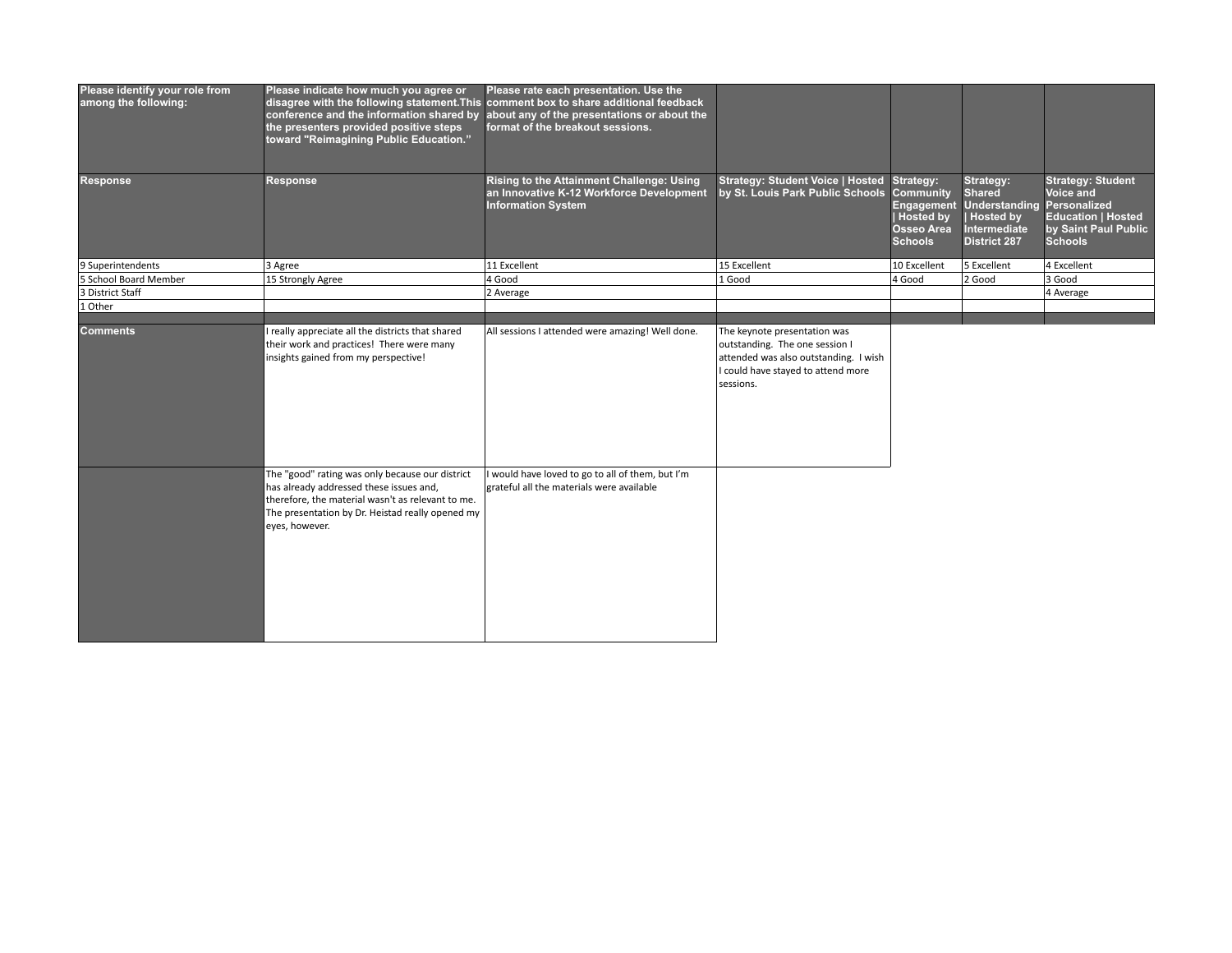| What challenges or obstacles have you confronted when trying List any specific state laws, rules or mandates that hinder<br>to reimagine public education in your district?                                                                                                                                                                                                                                                                                                                                                                                                                                                                                                                                                    | your ability to reimagine public education.                                                                                                                                                                                                                                                                                                                                                                                                                                                                                                                     | Did you participate in the unconference at the end of the<br>program? If yes, did you find value in the unconference<br>and would you like to see an unconference component<br>included in future AMSD conferences? |                                                                                                                                                                                                            |
|--------------------------------------------------------------------------------------------------------------------------------------------------------------------------------------------------------------------------------------------------------------------------------------------------------------------------------------------------------------------------------------------------------------------------------------------------------------------------------------------------------------------------------------------------------------------------------------------------------------------------------------------------------------------------------------------------------------------------------|-----------------------------------------------------------------------------------------------------------------------------------------------------------------------------------------------------------------------------------------------------------------------------------------------------------------------------------------------------------------------------------------------------------------------------------------------------------------------------------------------------------------------------------------------------------------|---------------------------------------------------------------------------------------------------------------------------------------------------------------------------------------------------------------------|------------------------------------------------------------------------------------------------------------------------------------------------------------------------------------------------------------|
| <b>Open-Ended Response</b>                                                                                                                                                                                                                                                                                                                                                                                                                                                                                                                                                                                                                                                                                                     | <b>Open-Ended Response</b>                                                                                                                                                                                                                                                                                                                                                                                                                                                                                                                                      | Response                                                                                                                                                                                                            | <b>Additional Comments:</b>                                                                                                                                                                                |
|                                                                                                                                                                                                                                                                                                                                                                                                                                                                                                                                                                                                                                                                                                                                |                                                                                                                                                                                                                                                                                                                                                                                                                                                                                                                                                                 | Yes                                                                                                                                                                                                                 |                                                                                                                                                                                                            |
| -Limitations in law/procedure -Funding                                                                                                                                                                                                                                                                                                                                                                                                                                                                                                                                                                                                                                                                                         | Laws that specific how something must be done, rather than the<br>needed outcome. A big one is seat time requirements. I would like to<br>see more competency based requirements with flexibility in delivery<br>model, i.e. traditional teacher lead classroom, online, in community,<br>work-based learning, independent study, etc.                                                                                                                                                                                                                          | <b>Additional Comments:</b>                                                                                                                                                                                         | Unfortunately, I had to leave and missed the<br>unconference.                                                                                                                                              |
| Stakeholders not ready to release power and privilege                                                                                                                                                                                                                                                                                                                                                                                                                                                                                                                                                                                                                                                                          | Statute regarding rules of the board with curriculum                                                                                                                                                                                                                                                                                                                                                                                                                                                                                                            | <b>Additional Comments:</b>                                                                                                                                                                                         | Unique way to get at relevant and<br>meaningful interests of attendees                                                                                                                                     |
|                                                                                                                                                                                                                                                                                                                                                                                                                                                                                                                                                                                                                                                                                                                                | Hour requirement                                                                                                                                                                                                                                                                                                                                                                                                                                                                                                                                                | <b>Additional Comments:</b>                                                                                                                                                                                         | I stayed for a short time. I didn't find many<br>topics of interest. And, the mixed group of<br>board members and superintendents limited<br>the conversation/the topics I would<br>authentically discuss. |
| Recalcitrance by some parents and staff. Change of any kind is always<br>troublesome for some people.                                                                                                                                                                                                                                                                                                                                                                                                                                                                                                                                                                                                                          | Where do I begin? How about diminishing local control, for starters?<br>We have to look for cracks in state law to innovate -- school schedules,<br>taxation limitations, etc.                                                                                                                                                                                                                                                                                                                                                                                  | Yes                                                                                                                                                                                                                 |                                                                                                                                                                                                            |
|                                                                                                                                                                                                                                                                                                                                                                                                                                                                                                                                                                                                                                                                                                                                |                                                                                                                                                                                                                                                                                                                                                                                                                                                                                                                                                                 | No                                                                                                                                                                                                                  |                                                                                                                                                                                                            |
| Staff capacity, teachers and administrators reporting they are hanging on<br>by a thread. Also, in a politically purple district, community pushback and<br>anger is extremely challenging                                                                                                                                                                                                                                                                                                                                                                                                                                                                                                                                     | Use of FRL counts for funding formulas-has always been a concern<br>and even more so with free meals for all. The laws around data<br>requests are allowing requests from community members mentioned<br>above to become OVERWHELMING time consuming, stressful and very<br>expensive. Last, some flexibility in open meeting law for virtual<br>meetings would be very helpful. We enjoyed the flexibility and<br>efficiency of zoom for committee meetings, LAC, etc but our attorney<br>has told us we cannot do this at all outside of the executive order. | <b>Additional Comments:</b>                                                                                                                                                                                         | It was fun!                                                                                                                                                                                                |
| Community and full Board support                                                                                                                                                                                                                                                                                                                                                                                                                                                                                                                                                                                                                                                                                               |                                                                                                                                                                                                                                                                                                                                                                                                                                                                                                                                                                 | <b>Additional Comments:</b>                                                                                                                                                                                         | Valuable exchanges.                                                                                                                                                                                        |
| Parent pushback                                                                                                                                                                                                                                                                                                                                                                                                                                                                                                                                                                                                                                                                                                                | Seat time, not fully funding education                                                                                                                                                                                                                                                                                                                                                                                                                                                                                                                          | Additional Comments:                                                                                                                                                                                                | Yes & yes!                                                                                                                                                                                                 |
|                                                                                                                                                                                                                                                                                                                                                                                                                                                                                                                                                                                                                                                                                                                                |                                                                                                                                                                                                                                                                                                                                                                                                                                                                                                                                                                 | Yes                                                                                                                                                                                                                 |                                                                                                                                                                                                            |
| Staffing, subs, quarantines, and training/PD                                                                                                                                                                                                                                                                                                                                                                                                                                                                                                                                                                                                                                                                                   | Licensure processes, funding guidelines - not being as flexible as<br>needed to meet the needs of students.                                                                                                                                                                                                                                                                                                                                                                                                                                                     | No                                                                                                                                                                                                                  |                                                                                                                                                                                                            |
|                                                                                                                                                                                                                                                                                                                                                                                                                                                                                                                                                                                                                                                                                                                                |                                                                                                                                                                                                                                                                                                                                                                                                                                                                                                                                                                 | Yes                                                                                                                                                                                                                 |                                                                                                                                                                                                            |
| deficit mindset and pushback                                                                                                                                                                                                                                                                                                                                                                                                                                                                                                                                                                                                                                                                                                   |                                                                                                                                                                                                                                                                                                                                                                                                                                                                                                                                                                 | No                                                                                                                                                                                                                  |                                                                                                                                                                                                            |
| Time,. pandemic                                                                                                                                                                                                                                                                                                                                                                                                                                                                                                                                                                                                                                                                                                                |                                                                                                                                                                                                                                                                                                                                                                                                                                                                                                                                                                 | Additional Comments:                                                                                                                                                                                                | BIPOC group-outstanding and healing                                                                                                                                                                        |
|                                                                                                                                                                                                                                                                                                                                                                                                                                                                                                                                                                                                                                                                                                                                |                                                                                                                                                                                                                                                                                                                                                                                                                                                                                                                                                                 | No                                                                                                                                                                                                                  |                                                                                                                                                                                                            |
|                                                                                                                                                                                                                                                                                                                                                                                                                                                                                                                                                                                                                                                                                                                                |                                                                                                                                                                                                                                                                                                                                                                                                                                                                                                                                                                 | <b>Yes</b>                                                                                                                                                                                                          |                                                                                                                                                                                                            |
|                                                                                                                                                                                                                                                                                                                                                                                                                                                                                                                                                                                                                                                                                                                                |                                                                                                                                                                                                                                                                                                                                                                                                                                                                                                                                                                 | No                                                                                                                                                                                                                  |                                                                                                                                                                                                            |
| Unfortunately, my district is really reluctant to enter the "pool" currently.<br>We are going through a strategic planning process which I am confident<br>will move us forward in this work. There is not a unified vision for what<br>equity it so there are systematic and community aspects that I need more<br>time to work through as we engage in this work. Specifically, racial equity<br>seems to be a hot button topic in my district, yet educational equity does<br>not seem to yield the same emotional response. Looking at making some<br>in-roads, we are looking at educational equity for all of our students which<br>at the very least, has brought people to the table for dialogue and<br>conversation. | None come to mind presently.                                                                                                                                                                                                                                                                                                                                                                                                                                                                                                                                    | <b>No</b>                                                                                                                                                                                                           |                                                                                                                                                                                                            |